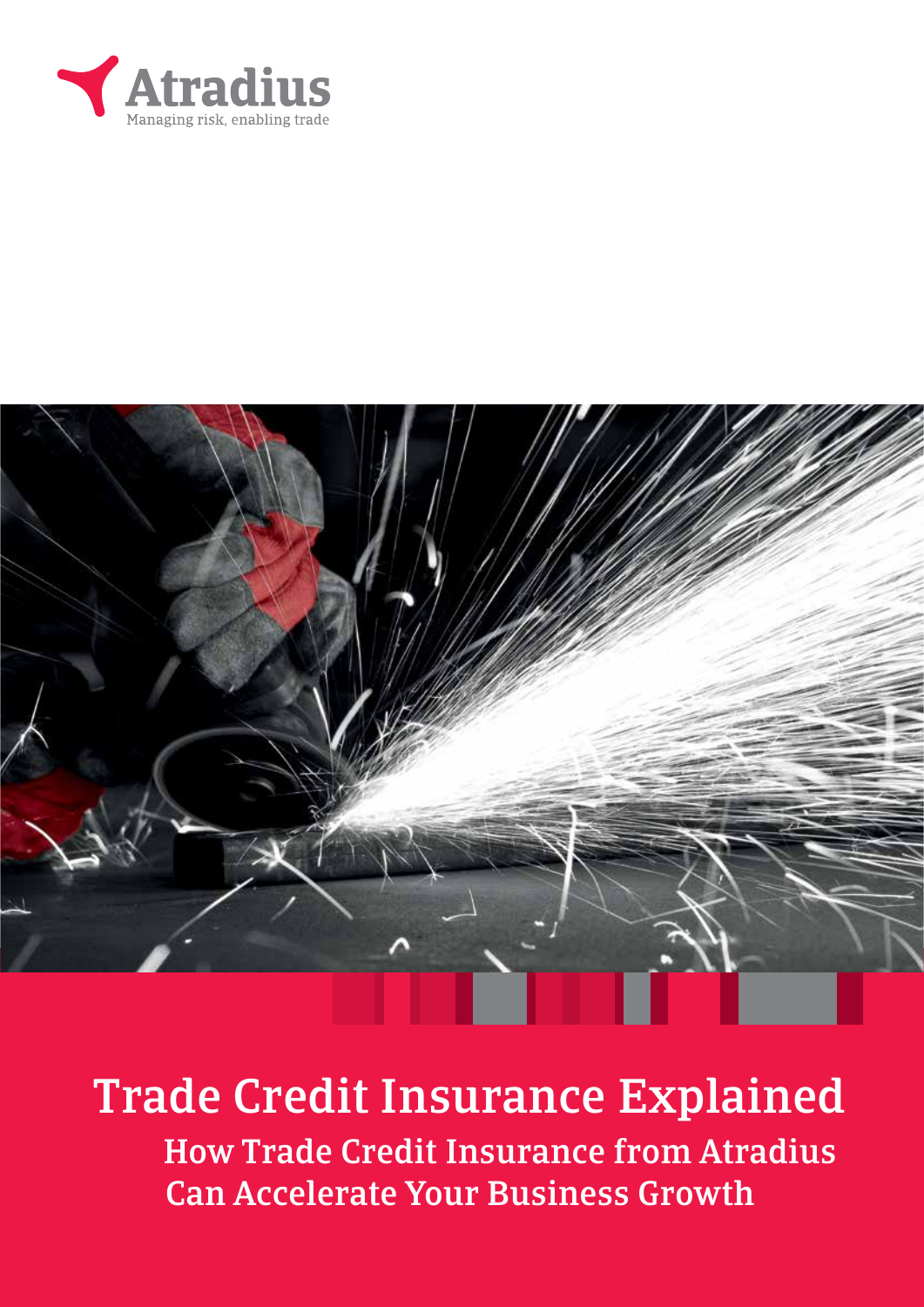# Introduction

### What is credit insurance?

#### Protection against the risk of selling on credit terms

The only certainty in business is uncertainty. When selling on credit terms, there's always a risk that payment may not be made on time – or at all. Credit insurance is a first line of defence for your business and is the way to protect your business against customer insolvency and payment default.

#### Knowing your buyers and the risks involved

Atradius will assess your buyers and their credit worthiness and then provide you with a credit limit which indicates the maximum amount you can trade with a particular buyer that is covered by your Trade Credit Insurance policy. This is based on many factors such as the buyer's stability, payment history, financial analysis and market conditions, and provides a good indication of how safe that buyer is to trade with.

#### Cover tailored for your specific business so you only pay for what you need

Standard cover is typically for insolvency and non–payment or payment default for domestic and/or export trade. However, you can also add protection for political risks and protection for orders commenced but not yet delivered (pre–delivery risk insurance). Credit insurance can be tailored to cover the particular demands of your business, the territories in which you operate and their financial, economic, political and legal environments, ensuring that your business has all the credit insurance it needs, without paying for cover that it doesn't.



Reduce risk, protect your cash flow and help grow your business with credit insurance.

#### Peace of mind knowing that you will always get paid for the goods or services you supply

If a debtor goes insolvent or fails to make a payment, you have the protection of your credit insurance policy in place which will cover up to 90% (less your excess) of the transaction to make sure your business remains unaffected. To make a claim for payment, all you have to do is log into Atradius Atrium, our 24/7 online credit management platform. Complete the appropriate paperwork and your claim will be assessed by one of our claims specialists.

#### Why do I need credit insurance?

#### Risk is an inherent part of credit based trade

It does not matter how well you know your market and buyers – insolvency and payment default are commercial realities. Even though you may have dealt with your buyer or buyers for many years, or if they are one of the biggest brands in the market, you cannot predict the future. Almost every business has had a direct experience with a bad debt, which can affect cash flow, profitability, and equally important – confidence.

Gain valuable insights & knowledge into your buyers to make smarter business decisions A good trade credit insurer becomes the eyes and ears on the ground for their client. On a company's behalf, they will check any prospective client's stability, creditworthiness and reputation. At Atradius we have a strategic presence in more than 50 countries around the world. This allows you to ensure that the risks you take, are the right ones.

#### It reduces your business exposure to unnecessary trading risks

Insuring your factory or office is common practice, so why wouldn't you insure one of the largest assets on your balance sheet, your trade receivables? The average business receivables asset is around 30 to 40% of the company ledger which means without credit insurance, you are exposing your company to enormous risks.

#### It helps your business get ahead and stay on top

Credit insurance allows you to maintain sales and reduce any negative impact to your business from non-payment, allowing you to focus on growing your business. It gives you a head start over your competitors, guides you to profitable markets, protects your profits, and provides you with peace of mind. When things go wrong and a debtor owes you money, you will be glad your business invested in credit insurance.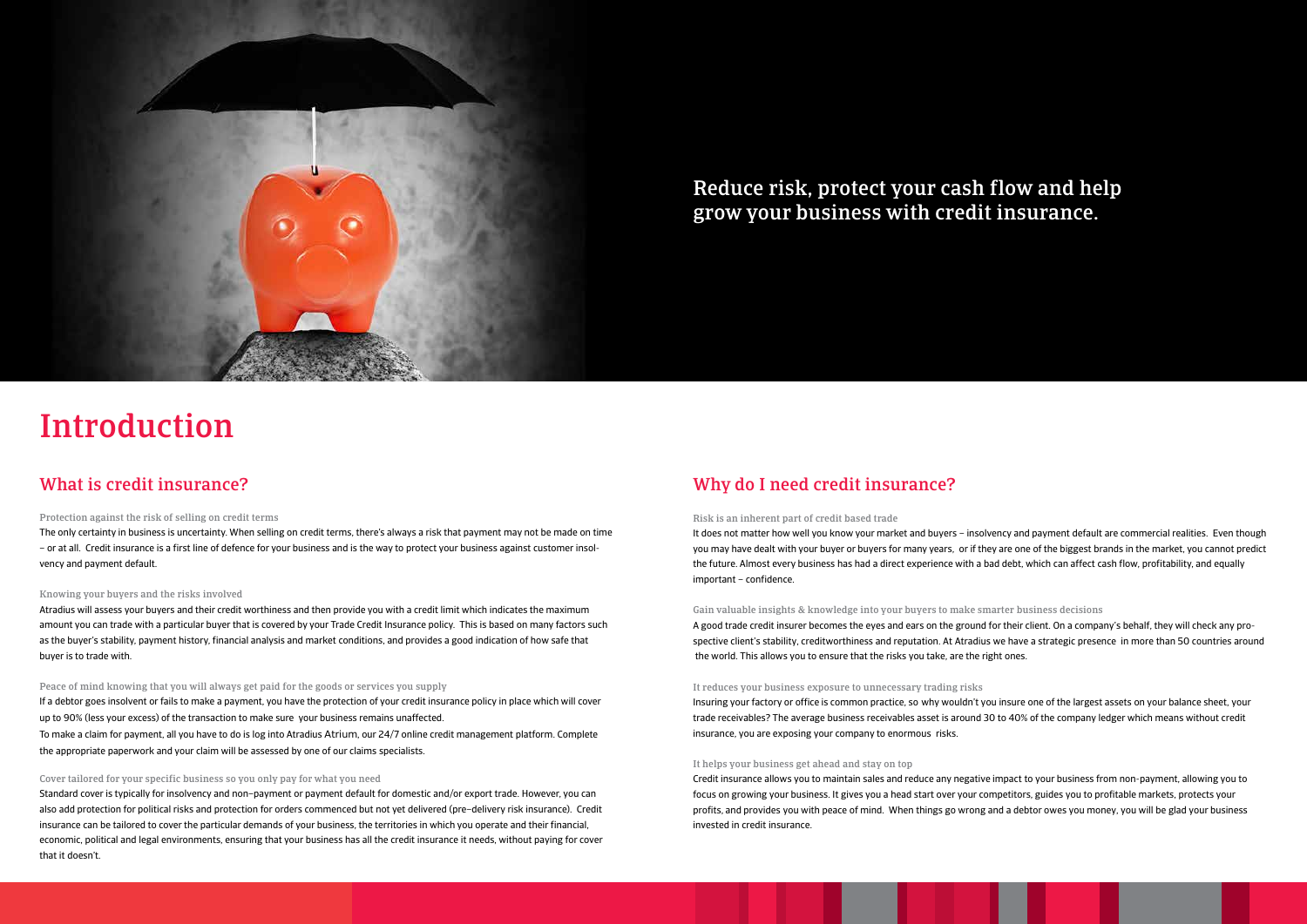# Key benefits for your business

# Gain competitive advantage to increase sales and profits

Credit insurance allows you to capitalise on sales beyond your normal risk appetite. Using credit insurance, you can offer competitive extended payment terms and often operate higher credit exposures on your customers, allowing you to broaden your sales scope giving access to profits which were previously unattainable. Credit insurance provides a platform to help generate more sales without taking undue risk on your company's balance sheet.

# Protect your current assets and help grow your business

With credit insurance, payment risk effectively passes to the insurer. Credit insurance transfers your customer payment risk to Atradius, freeing you up to focus on what you do best – grow your business. It allows you to focus on revenue goals, margin targets and competitive pressures.

# Improve your cash flow for peace of mind

Reducing the days of sales outstanding (DSO) helps you manage your business better by ensuring a steady cash flow providing peace of mind. It takes the worry out of being paid on time and helps to keep your own payments on track.

# Increase your credit lines with lenders

The structured way in which trade credit insurance encourages businesses to engage with best practice in the management of their cash flow helps businesses to succeed. Trade credit insured businesses are more likely to understand and practice good credit management discipline, they hold more comprehensive knowledge of their customers than uninsured businesses and are able to use this to their advantage. Insured companies trade safer in knowing that they have access to the most up-to-date picture of their trading partner and can make more informed, calculated trading decisions.

Trade financiers recognise the enhanced value of credit insurance on your debtor portfolio. This can improve your cost of borrowing allowing you to increase the scope of your business.

### Reduce bad debt provision

With credit insurance, you can reduce your bad debt provisions, thereby adding intrinsic value back into your balance sheet, freeing up your cash flow.

### Decrease credit management costs

By helping your business to identify at–risk buyers, credit insurance helps you focus your energies and sales force on the buyers you

value the most.

### Businesses protected by Trade Credit Insurance are more likely to succeed than uninsured businesses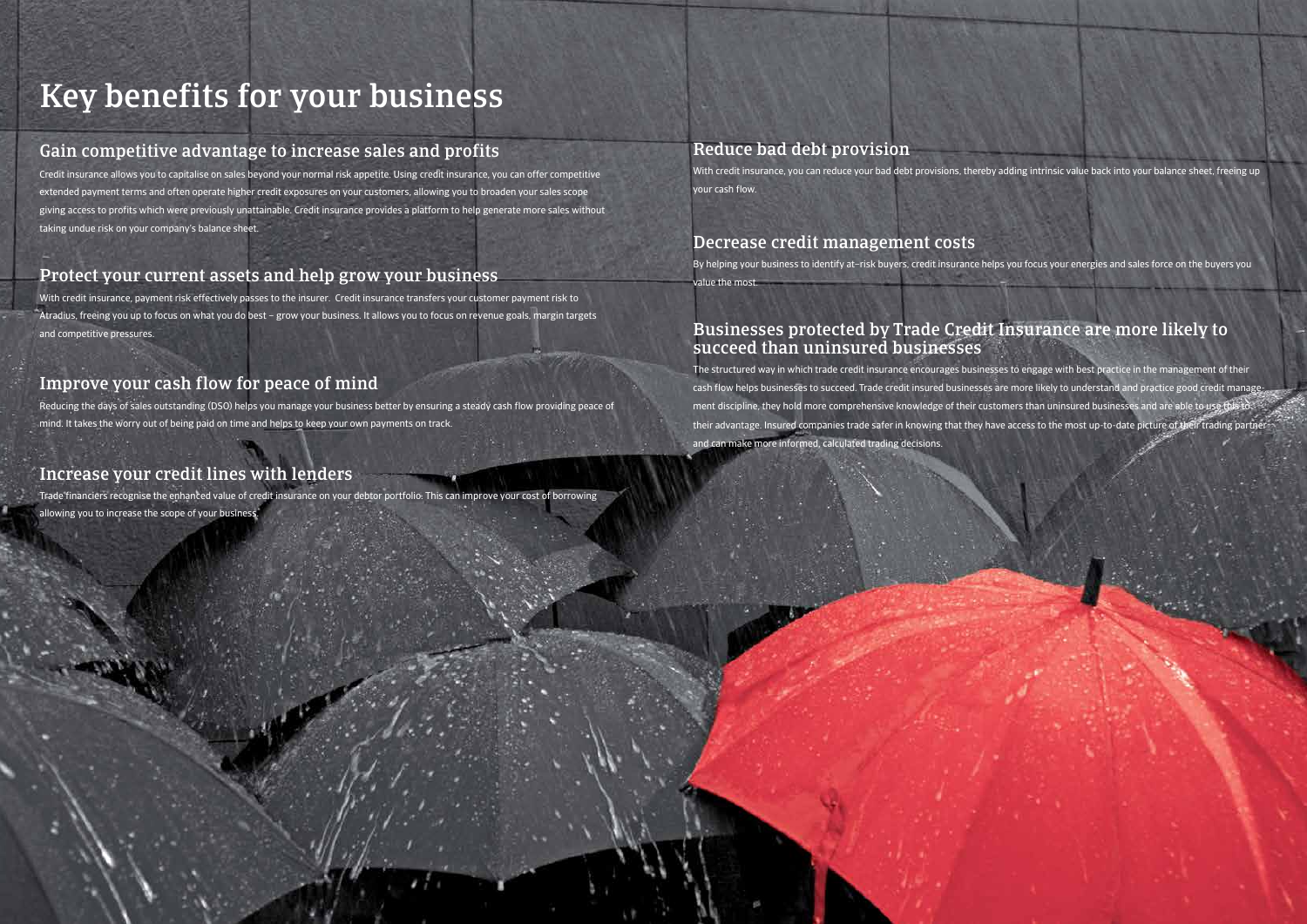## Atradius Atrium

Atradius Atrium is your credit management hub. Through a single online portal you can manage your daily policy activities and analyse your portfolio of customers. You can access Atradius Atrium from any place and at any time that suits you 24/7. You can get an instant overview of your portfolio, manage your trade credit cover, submit and monitor your non-payment cases, easily find and access key information about your customers, access Atradius Insights to analyse and manage your portfolio and view Atradius publications relevant to your markets and trade sector. It's designed to minimise the amount of time you spend on administration and enables you to always be up to date and stay on top of your business.

# Collections

Many businesses are unaware that debt collection is part and parcel of the service offered within Atradius trade credit insurance policies. Collections is a key part of our policy commitment to our customers. We operate on a no collection, no fee basis and will contribute to your collection costs in direct proportion to our liability for the loss, largely eliminating your debt recovery costs and providing substantial cost savings. If we don't collect, you don't pay so you know we're putting in 100%. The success rate of an insurer such as Atradius collecting the debt is likely to be higher than that of an individual business attempting the same, particularly in a remote foreign country and as the debt ages. Notify us of an insured loss, after which we will handle the collection, and if necessary assess a claim for any outstanding balance. Atradius has a network of over 300 collection specialists and lawyers in 220 countries. We handle over 100,000 cases annually and have more than one billion Euro in collections action at any one time.

# A secure global company

a

Atradius Group provides trade credit insurance to businesses of all sizes with a strategic presence in more than 50 countries. Our strong financial backing gives us the capability to pay claims, large or small. With over 90 years of experience and knowledge we're dedicated to helping you trade safely so you can be confident your business is trading safe with Atradius.

CARRIS

Dalton

an

# Why Atradius?

## Dedicated specialist Account Managers

Every client of Atradius is assigned a dedicated credit management consultant so wherever your business may be, you'll have a member of our team who thoroughly understands your local business needs. If you require a limit reviewed or to add a new buyer, you'll have a dedicated contact on the ground to assist you as often as you need.

## Dedicated specialist Underwriters

Atradius has a team of dedicated, specialist underwriters who conduct real time underwriting. Every time a buyer profile is updated, regardless of where they may be in the world, our centralised database is also updated ensuring the latest information is always available when assessing your credit risk exposure. Our underwriters are divided by sector making them specialists in their field, allowing them to share their expert opinions on their knowledge of their sectors. We make decisions on more than 75% of credit limits in the same day and our systems are updated daily, connected to reputable business information agencies. We receive updated industry information as well as buyer information which includes changes in their stability and creditworthiness which helps us constantly address the risk of your buyers.